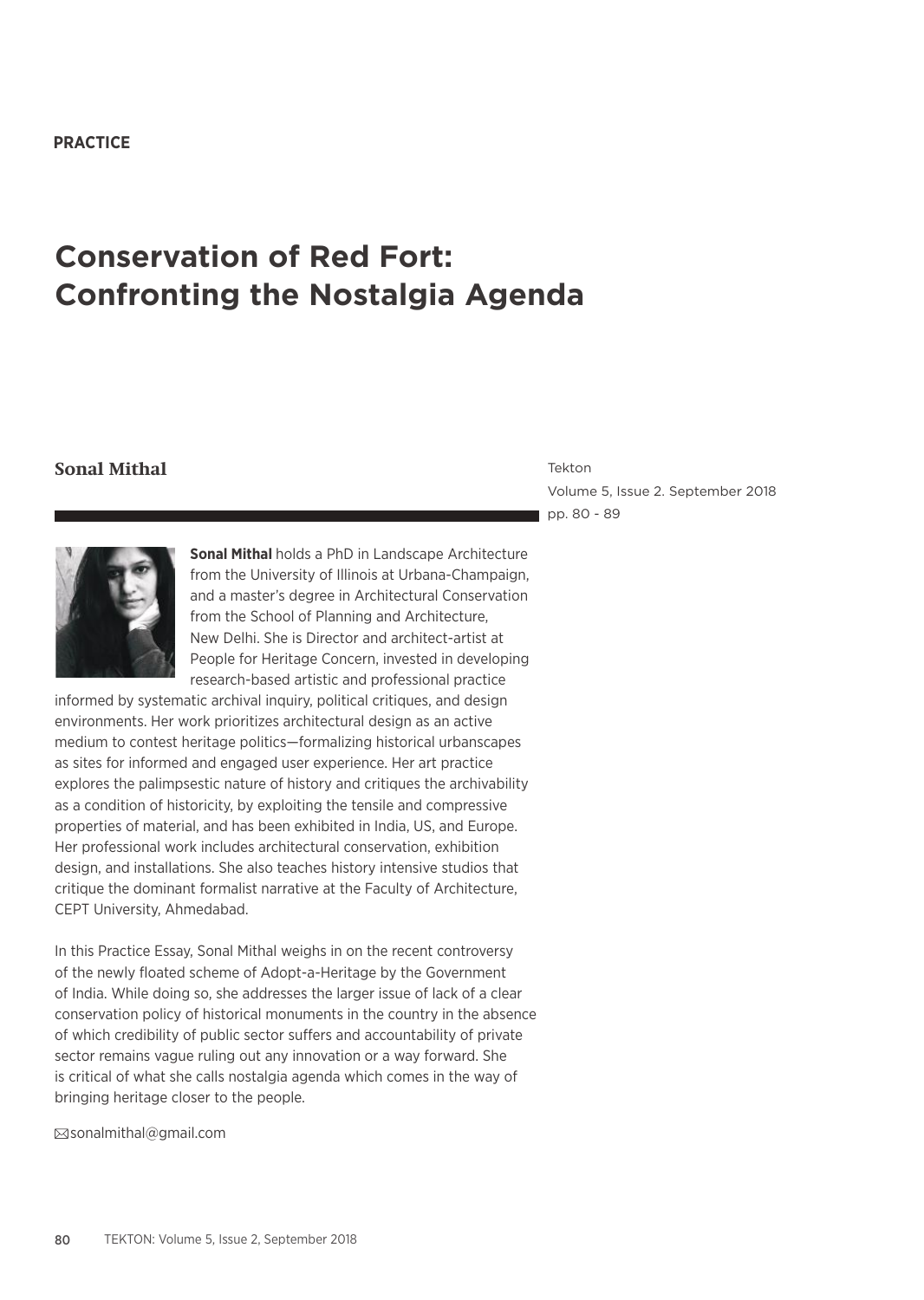# **Adoption of Heritage – What is the Fuss?**

How long can the practice of heritage conservation and management simply rely on nostalgia and capitalize on sentiments? Contemporary history of conservation practice in India has shown that unless the built heritage becomes a part of the contemporary society, it will remain in oblivion and hence abused. The problem is

**Can restoration strategies go beyond an almost eroding nostalgia agenda and activate the monument as a living exhibit of its own time? This question is the central one if one were to unpack and analyze the potential of**  *Adopt-a-Heritage* **scheme.**

a lack of adequate interpretive strategies for making the visitor engage with the monument. The monument is always glorified as a symbol of a glorified past which must not be touched in any manner intellectually, or otherwise. However, that creates a distance between the visitor and the monument which fails to engage the curiosity and intellect of the visitor. Can restoration strategies go beyond an almost eroding nostalgia agenda and activate the monument as a living exhibit of its own time? This question is the central one if one were to unpack and analyze the potential of *Adopt-a-Heritage* scheme.1

*Adopt-a-Heritage* is an initiative of Ministry of Tourism in collaboration with Ministry of Culture and Archaeological Survey of India (ASI) to channel public companies and individuals for providing visitor amenities

at heritage sites. The public company or the individual that adopts a site becomes a *Monument Mitra* (friend of the monument) and is responsible for provision and maintenance of amenities. It is mandatory for the *Monument Mitra* to adopt sites of low visibility and low footfall, although adoption of sites with high footfall is optional. The *Monument Mitra* gets visibility in the monument premises as well as the Incredible India website, although the visibility design has to ensure that it does not violate the architecture, and ambience of the site, and is approved by the ASI.

Recent "adoption" of the Red Fort in Delhi, built during the reign of Shahjahan in the 17th century, now a World Heritage Site, by the *Monument Mitra* Dalmia Bharat Limited through the *Adopt-a-Heritage* scheme for achieving Corporate Social Responsibility (CSR) goals has caused a backlash from conservation professionals and historians, not to mention the opposition of political parties. However, it is not enough to speculate all that can go wrong with the new model—it is equally necessary to deliberate on how this model may be advantageous for built heritage and what role conservation professionals might play to take proactive charge for careful management of heritage sites.

# **Art and Culture as CSR Goals by Corporate Houses**

Even though government embracing private funding for cultural heritage is a relatively new paradigm, the United Kingdom embraced this as early as 1997. Since 1974, American Express has contributed to preserving more than 500 historic sites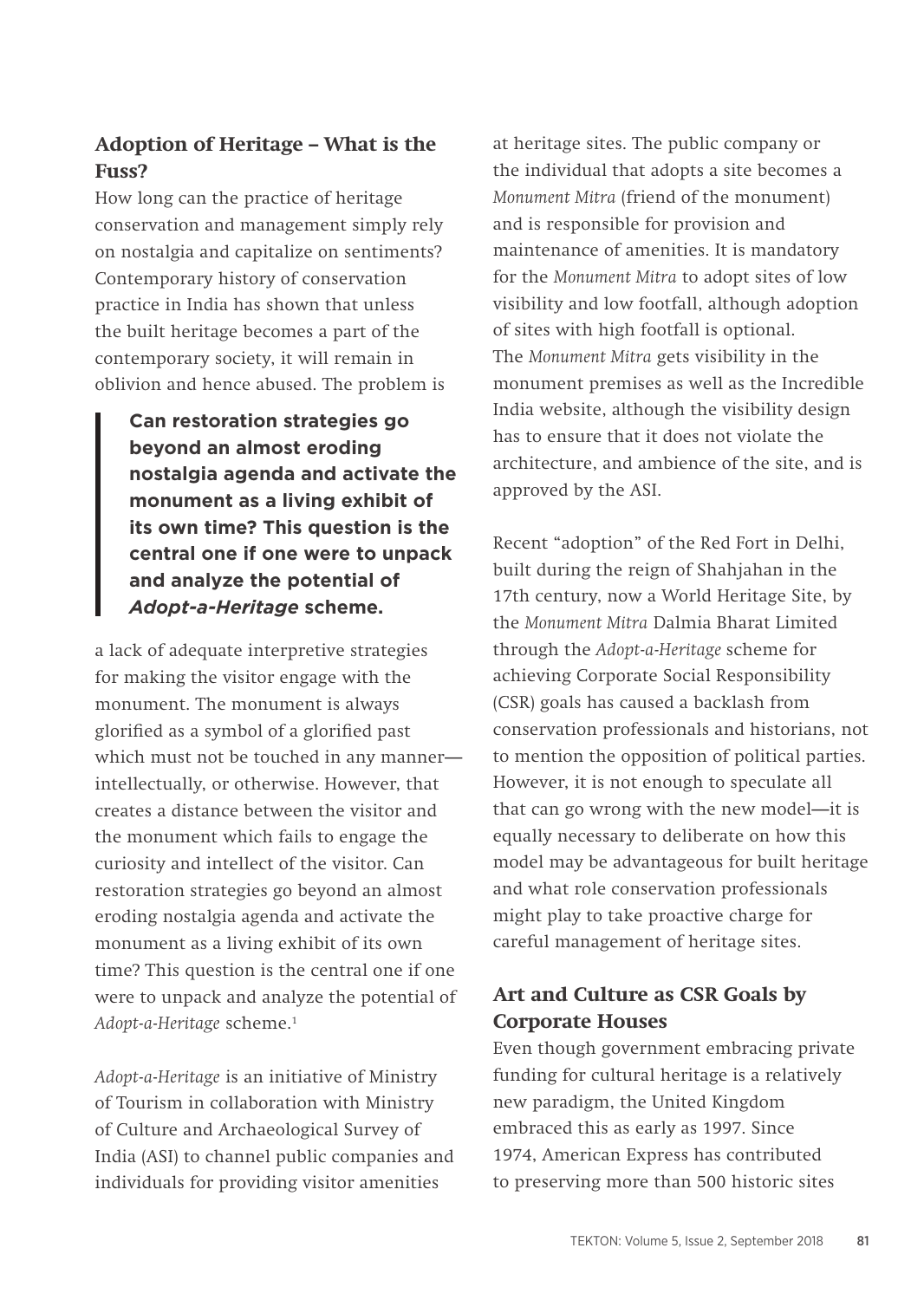

*Figure 1: Opaque water-colour rendering of the Red Fort Delhi by a company artist c. 1780 Source: https://en.wikipedia.org/wiki/Red\_Fort#/media/File:Red\_Fort\_Delhi\_1785.jpg*

including the Statue of Liberty and Ellis Island in the USA. With the 1993 *Ronchey Law*, Italy opened up the management of museums and individual sites to private companies and went on the conserve the archaeological site of Pompeii. In 2003, France passed the *Loi Aillagon*, which combined private philanthropy with an attractive tax deduction. This law encouraged the concept of CSR that differentiates pure philanthropy from sponsorship and prompts a combination of both. According to a study by cultural management professional Laura Hagood, companies who trade on France's historic expertise and flair, such as Dior, find in Château de Versailles "a natural partner for expressing an exclusive, elegant, and

prestigious brand."<sup>2</sup> An admical<sup>3</sup> study suggests that corporate philanthropists choose art and culture for three major reasons: attractiveness of the project, CEO's personal conviction, and possibility of a unique communication strategy.

### **CSR and Heritage Conservation in India**

Unlike the examples above where corporate houses channel their CSR towards heritage or culture out of choice; it took India not just to make CSR mandatory but also to incentivize it by way of ensuring brand visibility to activate corporate interest. Prior to that, The National Culture Fund (NCF) was set up as a trust in November 1996, by the Ministry of Human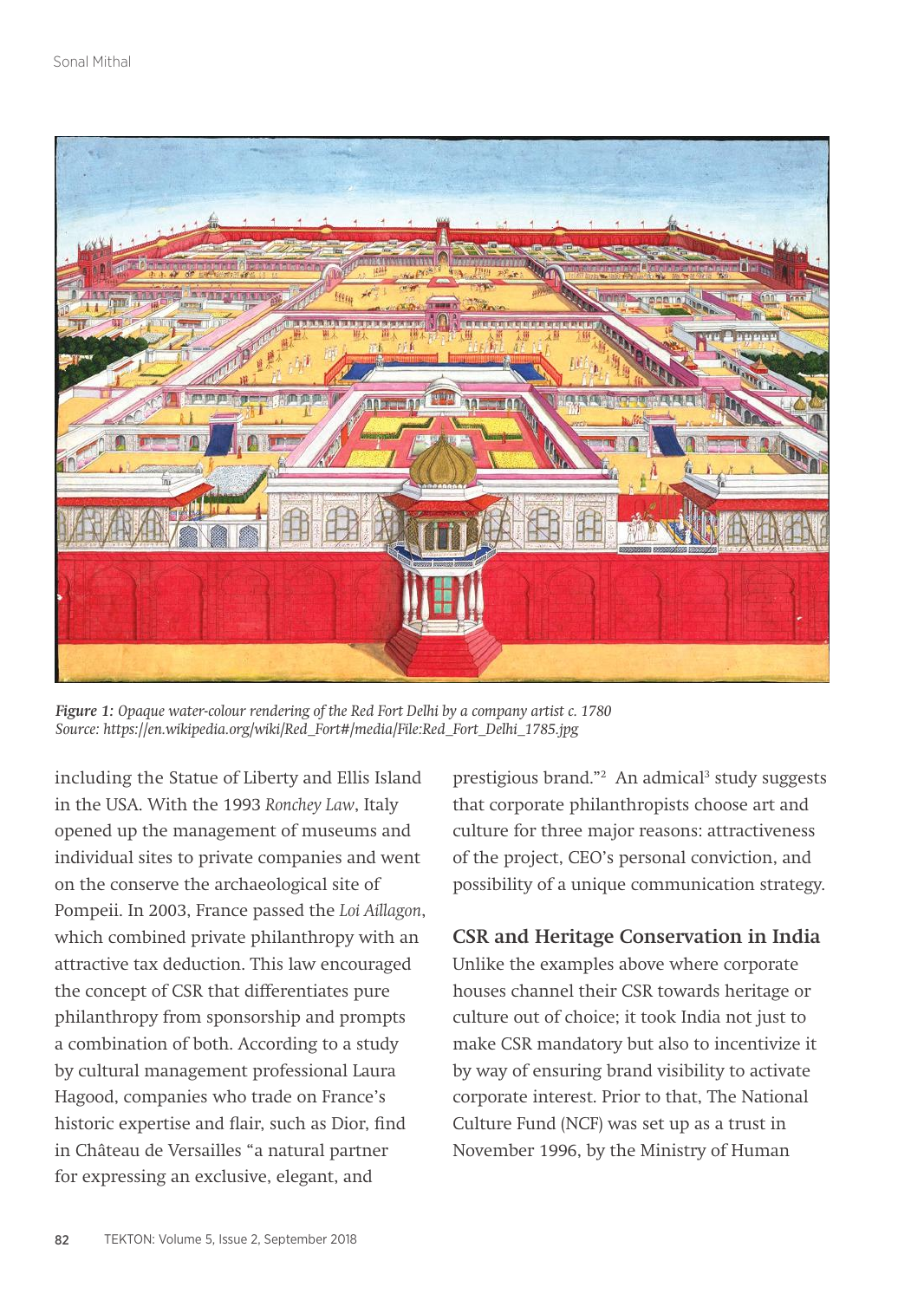Resource Development under the Charitable Endowments Act 1890. It was set up to enable institutional and individual support for arts and culture, in partnership with the government. Several corporate houses have signed a Memorandum of Understanding (MoU) with the National Culture Fund (NCF) to restore and maintain heritage sites.4 Gas Authority of India Limited for Tughlaqabad Fort in New Delhi, Apeejay Surendra Park Hotels Limited for Jantar Mantar, and Steel Authority of India Limited for Lodhi Tombs are just a few such examples.

The restoration of Humayun's Tomb in Delhi, a World Heritage Site, has also been realized because of a similar MoU signed in 1999 by the Aga Khan Trust for Culture and Oberoi

**Unlike the examples above where corporate houses channel their CSR towards heritage or culture out of choice; it took India not just to make CSR mandatory but also to incentivize it by way of ensuring brand visibility to activate corporate interest.** 

Group of Hotels. However, their scope of work went beyond provision of basic amenities such as illumination of the site to also include conservation, research documentation, revival of water systems, restoration of garden, and creation of an interpretation centre. On the other hand, the scope of work for the *Monument Mitra* includes provision of public convenience, barrier free movement, Illumination, signages, wi-fi, interpretive material such as multi-lingual audio guides, and ensuring cleanliness. In addition, *Adopt-a-Heritage* scheme also aims to facilitate adaptive reuse to encourage night visits, create an interpretation centre, digital

interactive installations, battery operated vehicles, and an advanced tourist flow management system in accordance with the monument footfall and its carrying capacity. A more detailed scope is available in public domain on the *Adopt-a-Heritage* website.

In May 2013, parliamentary standing committee on Transport, Tourism and Culture headed by Sitaram Yechury recommended

**By that definition,** *Adopt-a-Heritage* **falls short of being a PPP as it does not necessarily state the allocation of risks. The contract document centers the decision rights and hence the risks, on one partner—the ASI.**

an inclusion of culture and heritage in the Indian Companies bill as a CSR activity.5 The panel noted that the corporate sector was not contributing to the NCF as expected, and that they could be incentivized by letting them place plaques on monuments to facilitate image building. Similarly, in 2015, Forbes India published a piece<sup>6</sup> recognizing the potential of CSR in promoting heritage preservation. It sought to increase the scope of CSR beyond education, water, and poverty alleviation to initiatives on art and culture. This is essentially worth flagging as the *Adopt-a-Heritage* in CSR and incentivizing by allowing corporate image building. However, using the monument for brand visibility is now one of the biggest concerns7 among the left-leaning historians. CSR was made mandatory in April 2014 with an amendment to *The Company Act* 2013. With that amendment, companies to which CSR is applicable are required to spend at least 2% of average net profit towards CSR goals.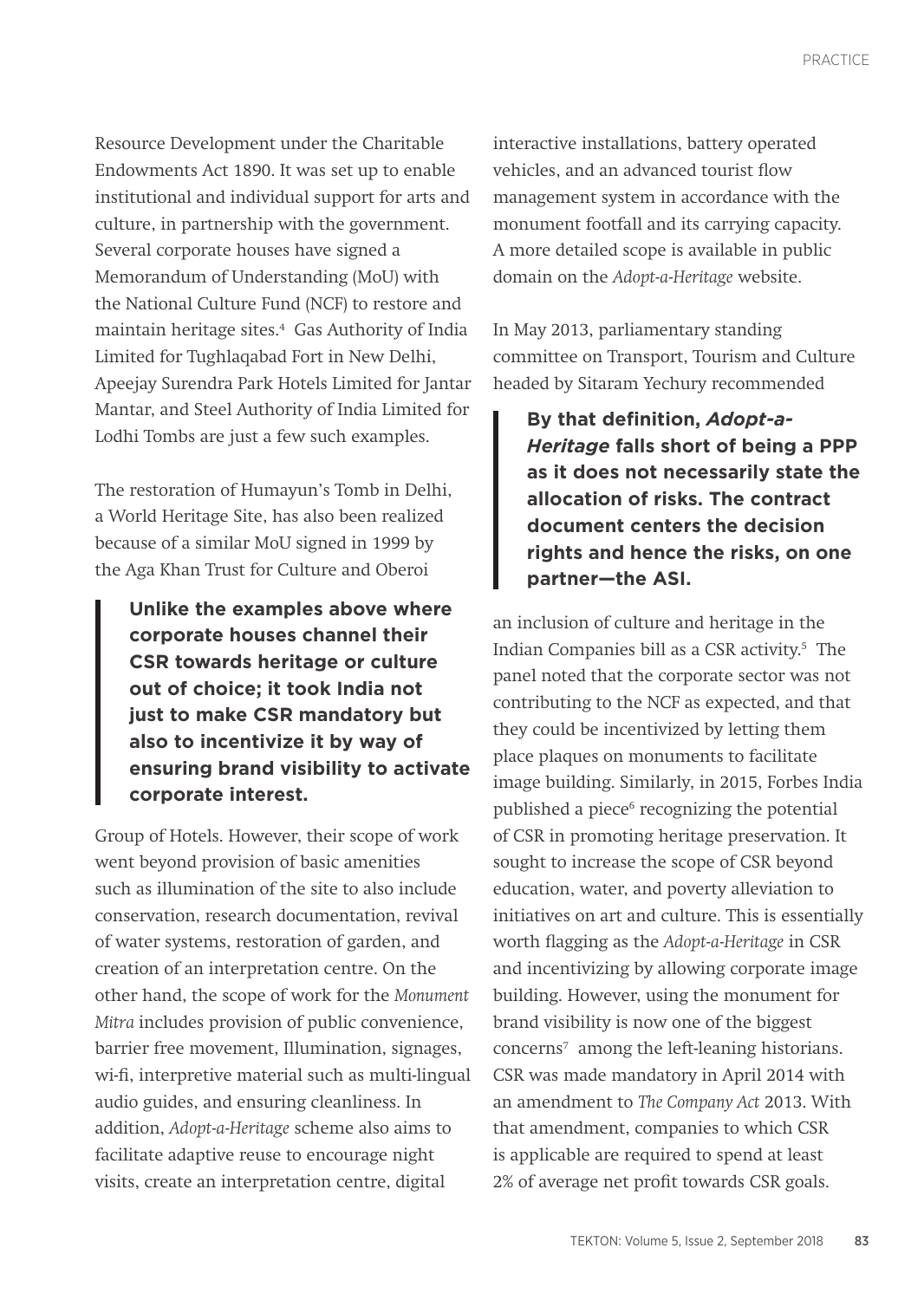This requirement rules out any possibility of financial bidding in any *Adopt-a-Heritage* scheme as speculated by many heritage enthusiasts.<sup>8</sup>

## *Adopt-a-Heritage* **Scheme, Accountability and Privatisation Debate**

A research funded by Getty Conservation Institute in 2014 pointed out that all forms of PPPs are transactional and fundamentally focus on sharing resources, responsibilities, and risk. By that definition, Adopt-a-Heritage falls short of being a PPP as it does not necessarily state the allocation of risks.<sup>9</sup> The contract

*Adopt-a-Heritage* **is clearly not a privatization model as the public sector is responsible for maintaining accountability. Hence, sentimental outcries such as "we just sold the Red Fort" seem more like uninformed sensationalism than substantiated concern.**

document<sup>10</sup> centers the decision rights and hence the risks, on one partner—the ASI. For example, the Indemnity Clause of the MoU holds the *Monument Mitra* immune against any loss, costs, and expenses of any claims made by the ASI. This makes ASI solely responsible for quality control, expense management, and performance check. Hence, the partnership component of the PPP appears to be rather weak and the model appears to be a mere budget enhancement scheme.

The Getty research, however, also points out that PPPs are not the same as privatization. A PPP contract avoids privatization by ensuring that the public sector maintains long-term bottom-line accountability. *Adopt-a-Heritage*  is clearly not a privatization model as the

public sector is responsible for maintaining accountability. Hence, sentimental outcries such as "we just sold the Red Fort"<sup>11</sup> seem

**If the ASI itself has been lacking in taking informed decisions regarding conservation work, on what basis will it approve corporate conservation? In this context, it is even more urgent to demand and ensure transparency of conservation parameters set by the ASI.** 

more like uninformed sensationalism than substantiated concern.

### **Credibility of the Public Sector**

Critics ask why the state can't take care of the Red Fort<sup>12</sup> In this case, ASI, which represents the state has earned severe flak for its insensitive restoration work at the Red Fort. A few concerned architects with the help of a senior advocate petitioned to the Supreme Court and sought stay of the work in 2003.13 Following which the ASI appointed a private conservation firm to prepare a Comprehensive Conservation Management Plan (CCMP), and with the Supreme Court approval began the restoration work in 2010. If the ASI itself has been lacking in taking informed decisions regarding conservation work, on what basis will it approve corporate conservation? In this context, it is even more urgent to demand and ensure transparency of conservation parameters set by the ASI.

## **Measures Needed to Strengthen** *Adopt-a-Heritage* **Model**

To strengthen the model and ensure risk reduction for efficient conservation work, there are four major essentials: clarity from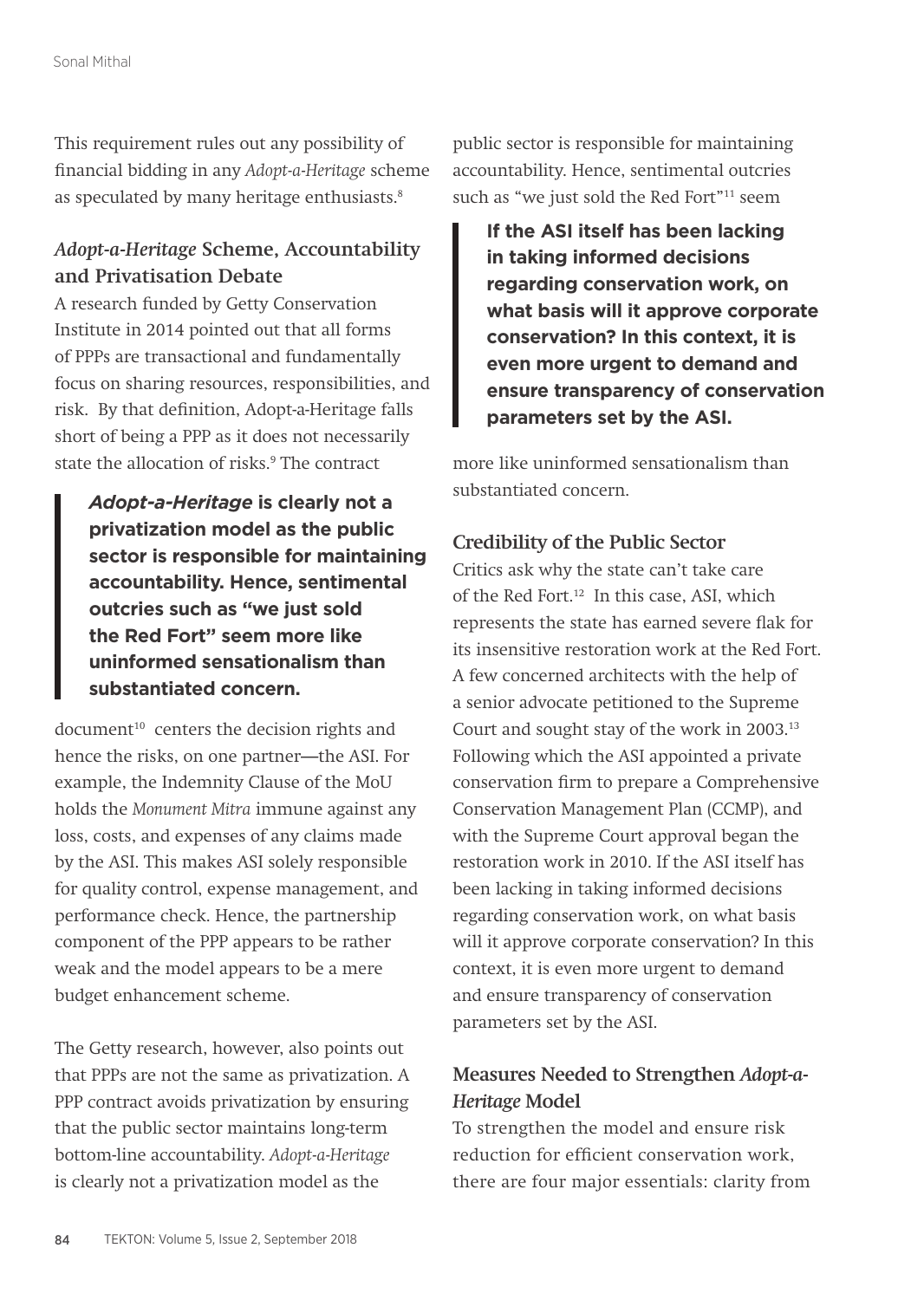

*Figure 2: Royal apartments within the Red Fort complex whose preservation and upkeep under the aegis of the ASI has received a lot of criticism. Photo credit: Smita Dalvi*

the ASI about what needs conserving, by following which conservation standards, what constitutes appropriate change; certainty

**There is no document in general for the** *Adopt-a-Heritage* **model and specifically for the Red Fort, in public domain or in the conservation discourse in India that clearly outlines what needs conservation.**

about the regulatory framework; consistency in the application of the regulations; and open communication between the ASI and *Monument Mitra.*

There is no document in general for the *Adopta-Heritage* model and specifically for the Red Fort, in public domain or in the conservation discourse in India that clearly outlines what needs conservation. The criteria are unclear and rely on age, uniqueness, and imageability quotient.14 This makes the discourse more centered on connoisseurship rather than be scientific. Connoisseurship itself is questionable, because it brings up the question of who decides what is worthy. Is the ASI the principal legitimate connoisseur, or is it the conservation architect or the historian who might sit on the panel? But, a larger concern here is that connoisseurship outlined by art historian Alois Reigl<sup>15</sup> which became basis for formulating the World Heritage criteria, amplifies the nostalgia rhetoric. It distances the monument as historical evidence far away from the people who end up looking at it from the connoisseur's lens.

Secondly, have any standards been framed which guide the *Monument Mitra* while undertaking conservation process? If they have not been framed, who will frame them, and what will be the basis of framing them? In the absence of such standards, the quality assurance of "sensitive conservation" is under the threat of being at the discretion of the ASI, again pointing to an insufficient connoisseur model.

Thirdly, it is necessary to outline appropriate level of change within the conservation work, especially if the project intends to bring in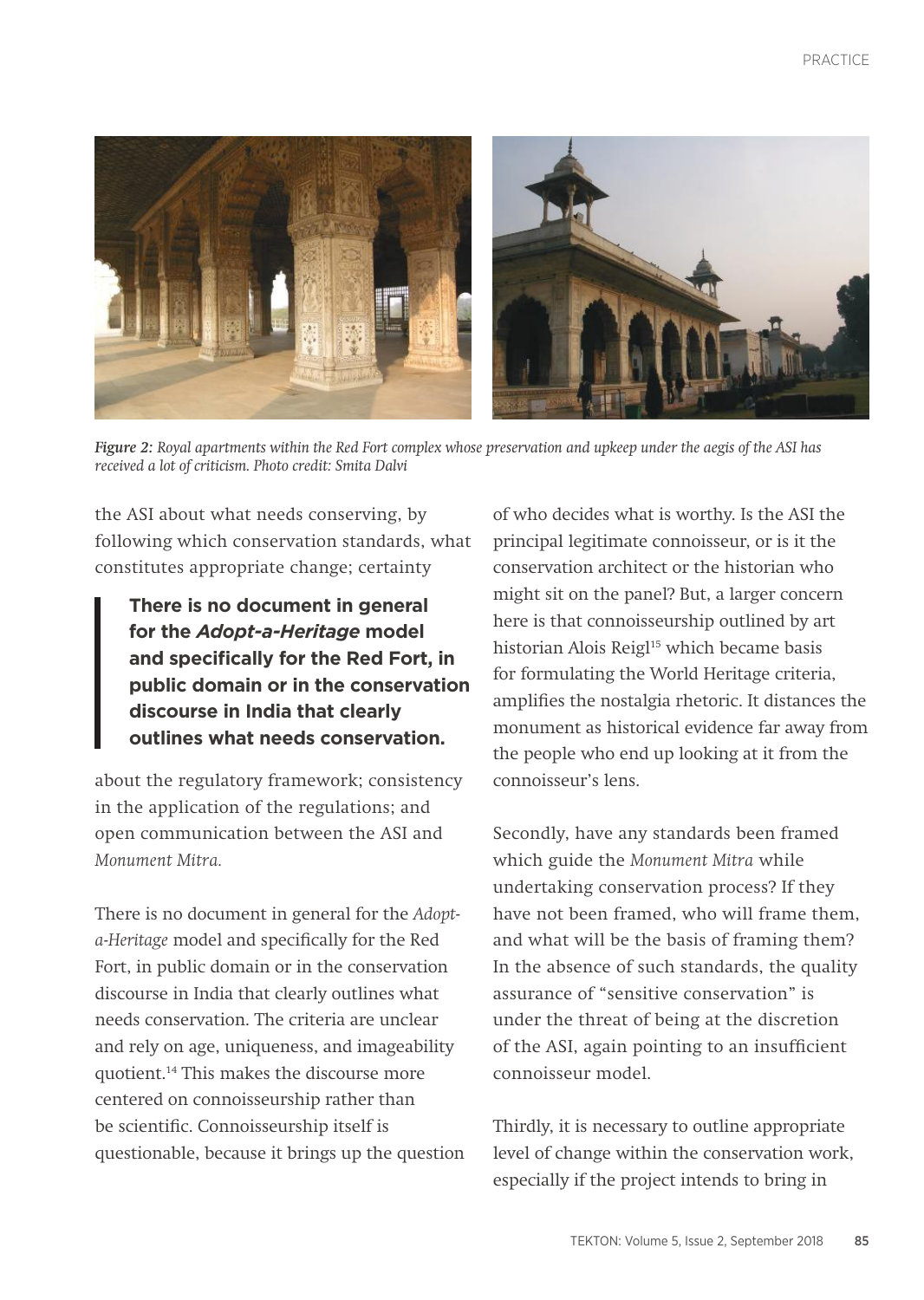accessibility and amenities. It is imperative to qualify certainty of regulatory framework in terms of processes that need to be followed and

**Conservation efforts world-wide are going beyond the mere restoration and revival of monuments that have gone into disrepair to also re-imagine newer ways of engaging people with history.** 

the time it would take for the regulatory body to take action making both sides accountable. Ensuring effective and open communication between ASI and *Monument Mitra* regarding all of the above is crucial. However, it still remains to be known that what norms and expectations have been established for a clear communication, without relying only on mutual goodwill.

#### **Where is the Yardstick for Sensitivity?**

For "sensitive" interventions at the site, *Adopt-a-Heritage* document outlines the following guidelines:

- Protection of cultural significance of heritage site as a priority
- • Accessibility as a historical layer of heritage to meet the contemporary needs
- Reversibility of design solutions
- • Visitor movement and management as key to enhance experience
- Universal design principles of signage
- • Minimizing environmental pollution

These criteria even though well intentioned do not specify the yardstick to measure "sensitivity," and "enhanced experience for visitors." Secondly, does "reversibility" mean that all interventions must be possible to undo and the site should be able to return

to its original state? In that case, has the "original state" been identified? The insertion of "accessibility" as a historical layer is commendable—implying a valorization of present day intervention as a necessary part of history. However, will this layer's identity feature in the "reversibility" agenda?

## **Conservation Needs Going Beyond the Nostalgia Agenda**

Conservation efforts world-wide are going beyond the mere restoration and revival of monuments that have gone into disrepair to also re-imagine newer ways of engaging people with history. Methods of interactive installations, integrating VR technology, history apps, library apps, crowd sourcing, Google Open Heritage, are some of the many examples that artists, architects, and conservation professionals are experimenting and in the process, addressing three major concerns. Firstly, many such approaches do not incur any physical harm to the structure. Secondly, such approaches acknowledge the decay of a structure to be an equally legitimate stage in the life of a monument. They consider the long standing *authenticity* argument in conservation discourse to be insufficient, and hence question the legitimacy of restoring to authentic form. They consider the act of restoration-to-original form an act of intervention itself. They offer creative ways of invoking history all the while making the structure's ruinous condition visible, sometimes even celebrating that. Thirdly, such approaches reduce the distance between the visitor and the monument by erasing the monumentality and making the building a means of learning history. They activate the imagination of the user.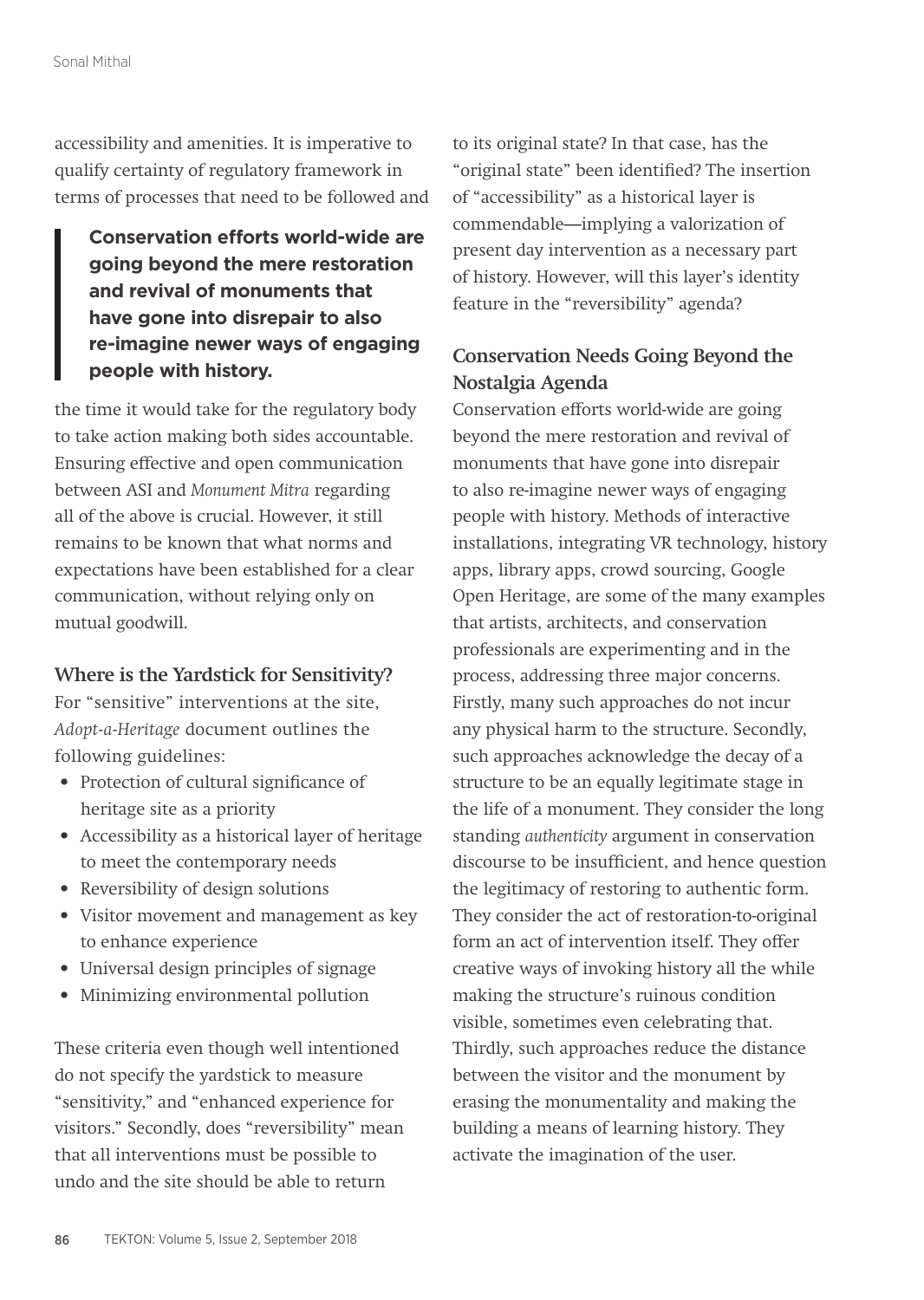One of the expected outcomes of the proposed adoption scheme is an "overall tourism sector perception." This is not to be confused with increase in tourism as a solely economic agenda. Here is an opportunity to facilitate a change in the way tourism is perceived in India—from being a visit to an abandoned site having deficient amenities (toilets and drinking water facilities) where people take pride in etching their names as a mark of immortality, to a lively place of engagement with the monument as the archive where they learn about the site by engaging with the building itself. Would the "sensitivity" agenda incorporate developing that knowledge base for visitors, making the monument a living exhibit of its own time that can arouse the visitors' curiosity and interest? Hopefully, the Vision Document to be submitted by the *Monument Mitras* will have answers to these questions.

#### **Notes:**

<sup>1</sup> Adopt-a-Heritage official webpage. Retrieved on June 9, 2018 from http://adoptaheritage.in/

2 Hagood, Laura Brower. (2016) A Paradigm Change: *The Case for Private Philanthropy in the Arts in Germany, the Netherlands, and France*. Bosch XXXI.

<sup>3</sup> A French association promoting corporate philanthropic engagement.

4 MoU executed with the NCF. Retrieved on June 9, 2018 from http://ncf.nic.in/ncf\_role\_mou.htm

5 The Hindu Business Line. (May 03, 2013) "Include 'culture and heritage' in CSR list, says House panel." Retrieved on June 9, 2018 from https://

www.thehindubusinessline.com/companies/includeculture-and-heritage-in-csr-list-says-house-panel/ article23113551.ece

6 Forbes India. (July 31, 2015) "Preserving heritage, still an alien CSR concept." Retrieved on June 9, 2018 from http://www.forbesindia.com/ blog/the-good-company/preserving-heritage-stillan-alien-csr-concept/

7 Hashmi, Sohail. (April 30, 2018) "Will Red Fort Become Dalmia Red Fort?" Indian Express. Retrieved on June 9, 2018 from http:// indianexpress.com/article/opinion/will-red-fortbecome-dalmia-red-fort-5156808/

8 Hashmi, Sohail. (May 6, 2018) "Red Fort Branding: To The Lowest Bidder?" India Legal. Retrieved on June 9, 2018 from http://www.indialegallive.com/ did-you-know-facts-about-news/perspective-news/ red-fort-branding-to-the-lowest-bidder-47988

9 Macdonald, Susan and Caroline Cheong. (2014) *The Role of Public-Private Partnerships and the Third Sector in Conserving Heritage Buildings, Sites, and Historic Urban Areas*. The Getty Conservation Institute.

10 Ministry of Tourism, Ministry of Culture, ASI, and Dalmia Bharat Limited (April 13, 2018). *Memorandum of Understanding*. Retrieved on June 9, 2018 from http://www.adoptaheritage.in/moupdf/ Red%20%20Fort%20MoU.pdf

<sup>11</sup> The Free Press Journal. (April 29, 2018) "Mitron, we just 'sold' the Red Fort!" Retrieved on June 9, 2018 from http://www.freepressjournal.in/india/ mitron-we-just-sold-the-red-fort/1267092

12 The Financial Express. (April 29, 2018) "Why can't Centre take care of Red Fort: West Bengal CM